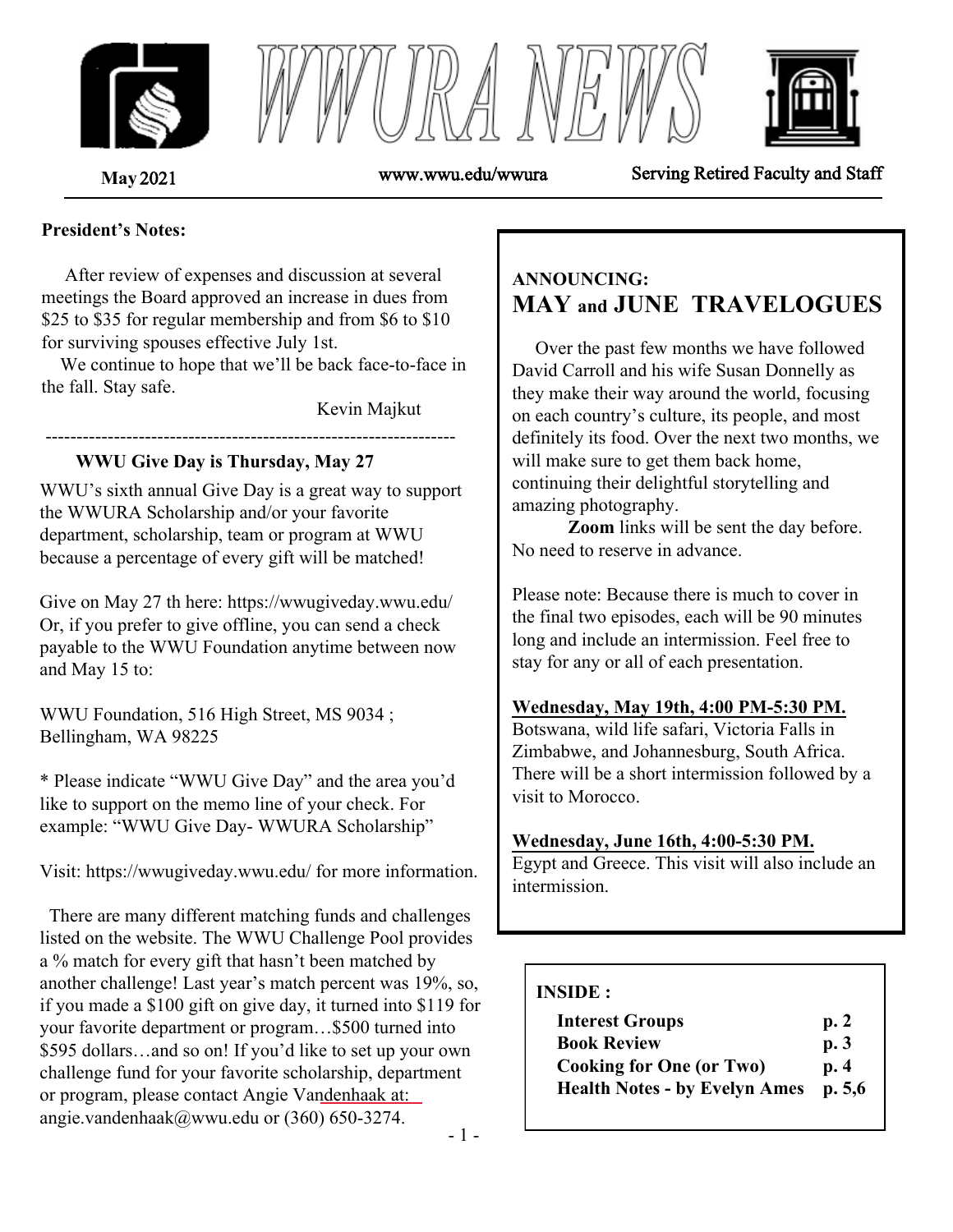# **MAY 2021 INTEREST GROUPS**







If you are interested in one of the groups please call or email the contact person.

**BOOK GROUP-**-Donna Moore, 360-733-5769 dfmoore12@gmail.com We will meet April 20th at 2:00 pm on Zoom to discuss *Washington Black* by Esi Edugyan. Lina will send a link for Zoom. June's book is *Death in Mud Lick* by Eric Eyre. July's book is *Hamnet* by Maggie O'Farrell

**INFORMAL DINING**—Stephen Hutchens, 360-483-6873 sphutchens@yahoo.com. Contact Steve for more information.

**OPERA GROUP--Evelyn Ames, 360-734-3184, evelyn.ames@wwu.edu** 

Contact Evelyn for more information.

**Metropolitan Opera** streaming schedule for May 6 through May 16 (remaining weeks not listed): Here is the list for May: 6-*Norma,* 2017; 7- *Wozzeck***,** 2020; 8-*Madame Butterfly*, 2009; 9-*Agrippina*, 2020; 10-*La Boheme*, 1982; 11- *Don Giovanni***,** 1982; 12-*Tristan and Isolde***,** 1999; 13-*Der Rosenkalvier*, 2010; 14-*the Audition* (doc-umentary of Met Auditions); 15-*Il Barbiere di Sivigla***,** 2014; 16 -*Roberto Devereaux*, 2016.

**CBC Radio** is playing operas of the MET from previous years. Start at Saturday 1 pm PST. **King FM** broadcasts Seattle productions 10 am on Saturdays. **Radio broadcasting of operas**: the following stations offer opera each Saturday: **CBC Radio 2** at 105.7 (Starts at 1 pm with Ben Heppner.)

Note: Metropolitan Opera 2020-2021 season is cancelled.

**WRITER'S GROUP** - This writer's group of six (five at present) has an opening for one writer. We have decided to keep our group all female. We meet on second and fourth Thursdays from 2p.m till about 4 p.m. If you would like to be part of a sup-portive group where your writing can be heard and receive feedback, as you wish, at every meeting, we welcome hearing from you .

. . Contact: troyfaithward@gmail.com 360 -738-8900.

A second writing group has started and is accepting new members. Meets twice a month. Call Bill Smith 360-920-6390, billsmith1545@yahoo.com if interested.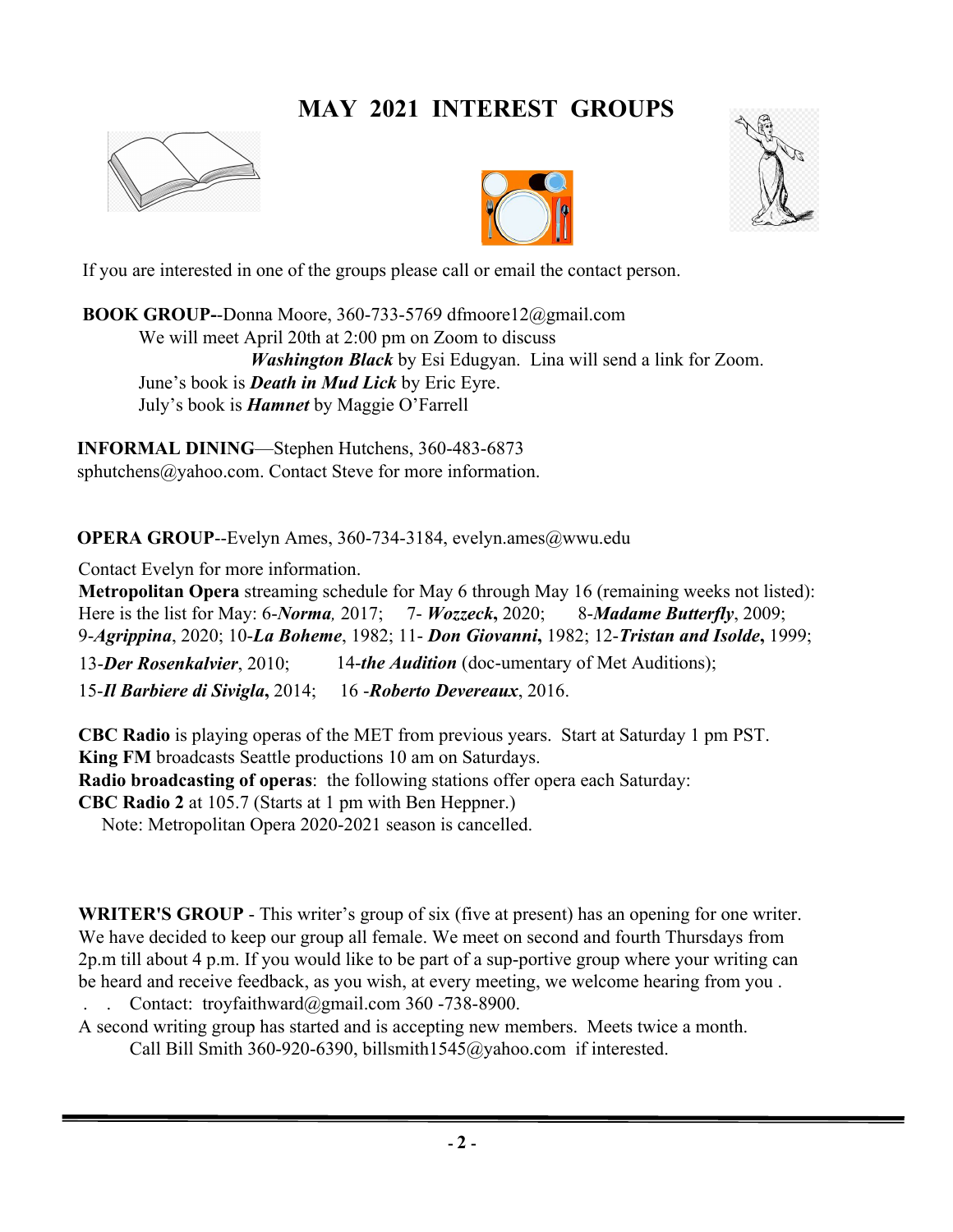# Book Review

# *Klara and the Sun***, Kazuo Ishiguro (2021, Alfred A. Knopf)**

Klara, a robot "Artificial Friend" (AF), is the narrator of this remarkable book by Kazuo Ishiguro, the author of The Remains of the Day and many other fine novels. In Klara's world, robots have been made to take over so many human jobs that if children are eventually to work as adults in any of the few remaining middle-class occupations, they must be genetically altered, "lifted," to be unnaturally smart. Genetic alteration has its risks, of course, and some of the children fall ill with strange ailments from which a few recover but many die. So families with children are faced with a dilemma: to lift or not to lift? The lifted children, tutored separately in their homes over their smart-phones, form what amounts to an exclusive caste, and are provided with AFs to keep them from being lonely.

Klara's charge, a girl named Josie, lives with her divorced mother, an attorney, in a rural suburb of an unnamed American city. Her only neighbor is her best friend, Rick, a gifted boy whose mother decided not to have him lifted. Josie is ill, and Klara does her best to help her recover and to maintain her affection for the increasingly outcast Rick. But Klara's understanding is limited by her programming. She is solar-powered, and believes that the sun is a caring God. She is extremely perceptive and can learn through experience but there is much she doesn't know or understand about the world around her. However, Josie's mother comes to feel that Klara could replace Josie if Josie dies, a calamity the mother can't face.

So in a fascinating and moving way, this novel asks what it means to be human. As Rick's mother wonders, should Klara be treated as a person or a vacuum cleaner? On the other hand, is there any part of Josie that Klara can't duplicate, given a new casing that looks exactly like her? The novel also goes beyond the individual. Ishiguro's achievement in entering into the mind of a robot, which extends to her careful English, so different from spontaneous human talk, becomes a critique of 21st-century Western society. Might a robotic mind like Klara's be an improvement over Capitalist man's? Then again, should the astounding new developments in artificial intelligence we're hearing about even now be stopped? Elite college education is already such an advantage today that some affluent parents are willing to cheat and bribe to get their children "lifted" into prestigious colleges: should we be rethinking "meritocracy"? Meanwhile homeless people, like Josie's brilliant but "replaced" father, are to be found wandering around our cities any day of the week, the rejects of a heartless economic system that Ishiguro's novel calls into question.

**- Minda Rae Amiran**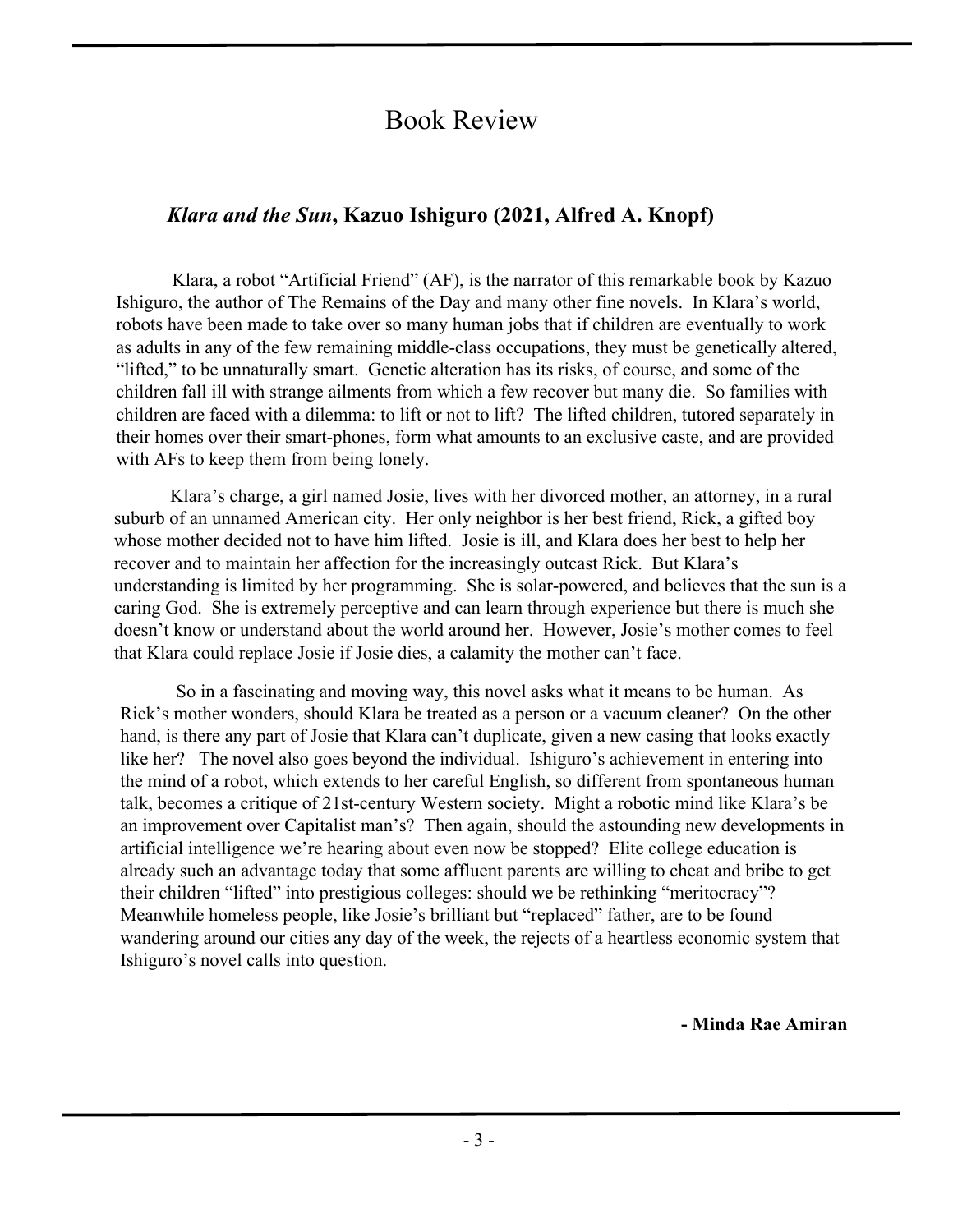# **COOKING FOR ONE (or Two) Suzanne Krogh**

**No doubt you've heard that realtors may welcome you to their weekend open house with a plate of freshly baked cookies. Less well known, but almost as likely, there could be a discreetly placed pot of cinnamon warming on the kitchen stove. Theoretically, such efforts at hominess are supposed to make you feel welcomed and inclined to purchase the house you're taking a tour of.**

**Some years ago, retired Bellingham realtor Sheila Walls discovered the alternate magic of biscotti, served with a pot of freshly made coffee. Ever since then, Sheila's clients have enjoyed her always popular homemade treat. It's possible that the biscotti magic even worked on me. She easily sold me my house in Sudden Valley and, 20 years later, helped me find my in-town condo when there were simply none to be had.** 

**I've only made Sheila's biscotti recipe once. However, I found it easy to follow, even though it has a number of steps. It is less complicated, in fact, than the recipes I've seen on the internet.** 

**Traditionally, biscotti are served dipped in coffee. Not being a coffee drinker, I opted for cocoa and it proved to be a delicious choice…. comfort food for grown-ups you might say.**

# **SHEILA'S BISCOTTI**

#### **Ingredients**

**¼ cup neutral oil such as Canola ¾ cup sugar 2 ½ teaspoons vanilla 2 eggs 1 ¾ cups flour ¼ teaspoon salt 1 teaspoon baking powder ½ cup cranberries 1 ½ cups pistachio nuts**

### **Instructions**

**1. Preheat oven to 300 degrees**

**2. In a small bowl, mix oil, sugar, and vanilla. Beat in eggs.**

**3. In a larger bowl, combine flour, salt, and baking powder. Stir in the egg mix. Add the cranberries and nuts and stir well.**

**4. Divide the dough into two logs, each about 12 inches by 2 inches, on a cookie sheet lined with parchment paper.**

**5. Bake the two logs for 35 minutes, or until they are a light brown.**

**Cool 10 minutes while lowering the oven to 275 degrees.**

**6. Cut the logs on the diagonal in ¾ inch slices. Lay them on their sides on the parchment paper. You will have about 9 slices for each log.**

**7. Bake 8-10 minutes, or until the slices are dry. Serve on their own, or dipped in coffee or cocoa.**

## **Tips**

**1. Sheila and I disagree on the thickness of the biscotti slices. I prefer to have them ¾ inch, while she likes a full inch. Your call, of course.**

**2. I haven't tried substituting golden raisins for the cranberries or chopped walnuts for the pistachios, but I think they would be a good choice.**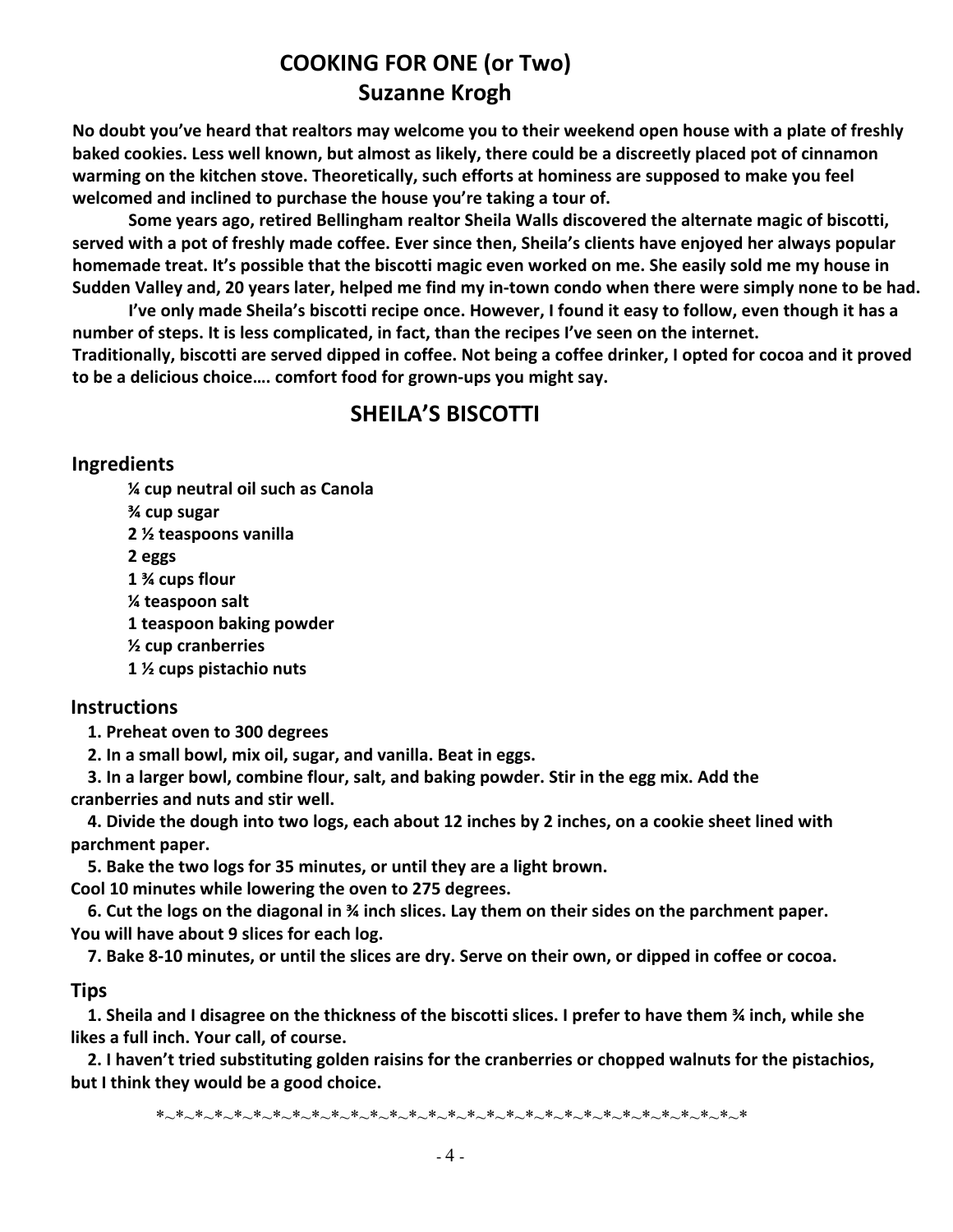# **Health Notes by Evelyn Ames Overcoming Obstacles to Wearing Hearing Aids**

**Hearing loss, a common problem caused by noise, aging, disease, and heredity, occurs in approximately one in three people between the ages of 65 and 74 and nearly half of those older than 75. Those with loss may find it hard to have conversations with friends and family, difficulty understanding a doctor's advice, responding to warnings, and hearing doorbells and alarms. Hearing loss can lead to social isolation. There are many causes of age-related hearing loss. Most commonly, it arises from changes in the inner ear as we age, but it can result from changes in the middle ear, or from complex changes along the nerve pathways from the ear to the brain. Certain medical conditions and medications may also play a role.** 

**Question: why do people hesitate or resist to wearing hearing aid devices? Why is it that people become discouraged and stop using them? Adjusting to hearing aids is not the same as adjusting to wearing eyeglasses!** With glasses, a person is fitted by the optician after having a prescription from an ophthalmologist filled. Seldom does one need to return to the optician. **BUT** for hearing aids, there is a difference. **The difference is that hearing aids are not "perfect" the first time.** According to Dr. Rieko Darling (WWU Dept. of Communication Sciences and Disorders), "it is more than the "goods" or the technology that has the potential to be of great benefit. It is the relationship that the person with the hearing loss has with the provider of that technology. Each person's hearing loss is different, as is their reaction to the hearing loss, personality, lifestyle, cognitive resources, how they handle difficulties, as well as a myriad of other variables. The audiologist who sees the whole person and takes the time to work with each person is necessary. As is the willingness of the person with the hearing loss to work with the audiologist, to have realistic expectations, and to give the technology a 'fair chance' to work."

Researchers at University of Alberta suggest the following reasons why it is very easy to get turned off to the idea of wearing hearing aids. Some people expect to have hearing restored to what it was. But the hearing system has been damaged. Expectations are often too high, and "when those expectations aren't met, people become disenfranchised, stop using them and tell everyone else it doesn't work." Hearing aids are not designed to restore lost function. The delicate hair cells in the ear have been damaged by noise, age or medications and cannot just be repaired. Hearing devices use tiny directional microphones and a lot of advanced processing to help minimize distracting background noise. In other words, aids maximize one's ability to hear who is talking to you.

Being proactive about wearing hearing aids means if one person in the family has a hearing loss, everyone needs to adjust and be more forgiving. It is all right to ask people not to talk when they are out of the room or while they are running water or while the radio is on. It is all right to ask to have the music turned down in a restaurant. Audiologists suggest that the new user do the following: **Take time to get it right! Keep an open mind! Be persistent to adjusting to new technology! Realize that it is a slow process that has to be worked through. Spend as much time as needed with an audiologist. Counselling, support and time are needed when one begins using hearing aids.**

**The National Institute on Deafness and Communication Disorders simple self-assessment quiz: Answer "yes" to three or more of these questions, you could have a hearing problem and may need to have your hearing checked. Questions:** Do you sometimes feel embarrassed when you meet new people because you struggle to hear? Do you feel frustrated when talking to members of your family because you have difficulty hearing them? Do you have difficulty hearing or understanding co-workers, clients, or customers? Do you feel restricted or limited by a hearing problem? Do you have difficulty hearing when visiting friends, relatives, or neighbors? Do you have trouble hearing in the movies or in the theater? Does a hearing problem cause you to argue with family members? Do you have trouble hearing the TV or radio at levels that are loud enough for others? Do you feel that any difficulty with your hearing limits your personal or social life? Do you have trouble hearing family or friends when you are together in a restaurant?

**[Continued on next page]**